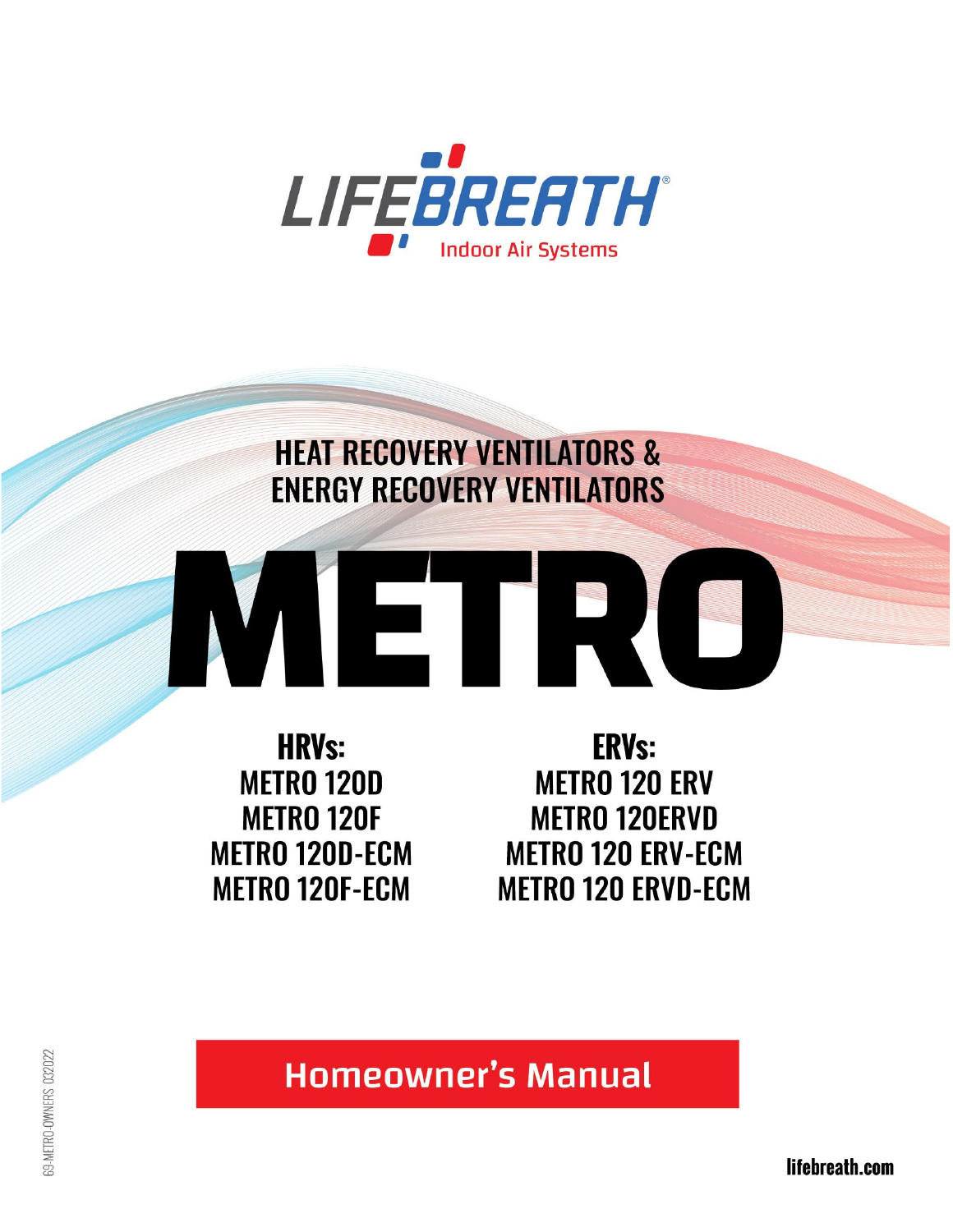# **General Information**

Heat Recovery Ventilators (HRV) Energy Recovery Ventilators (ERV) are designed to supply fresh air to a building while exhausting an equal amount of stale air from the building. An energy savings is experienced during the process by reducing the heating (or cooling) requirements.





• Due to ongoing research and product development, specifications, ratings, and dimensions are subject to change without notice. Refer to **[www.lifebreath.com](http://www.lifebreath.com/)** for the latest product information.

# **Warning**

- Disconnect the power from the unit before cleaning or servicing.
- To prevent electrical shock, it is extremely important to confirm the polarity of the power line that is switched by the safety (disconnect) switch. The hot line (black) is the proper line for switching. Use either a voltmeter or test lamp to confirm the absence of a voltage between the disconnect switch and ground (on the cabinet) while the door is open. This procedure must be followed, as dwellings are occasionally wired improperly. Always ensure the proper grounding of the unit.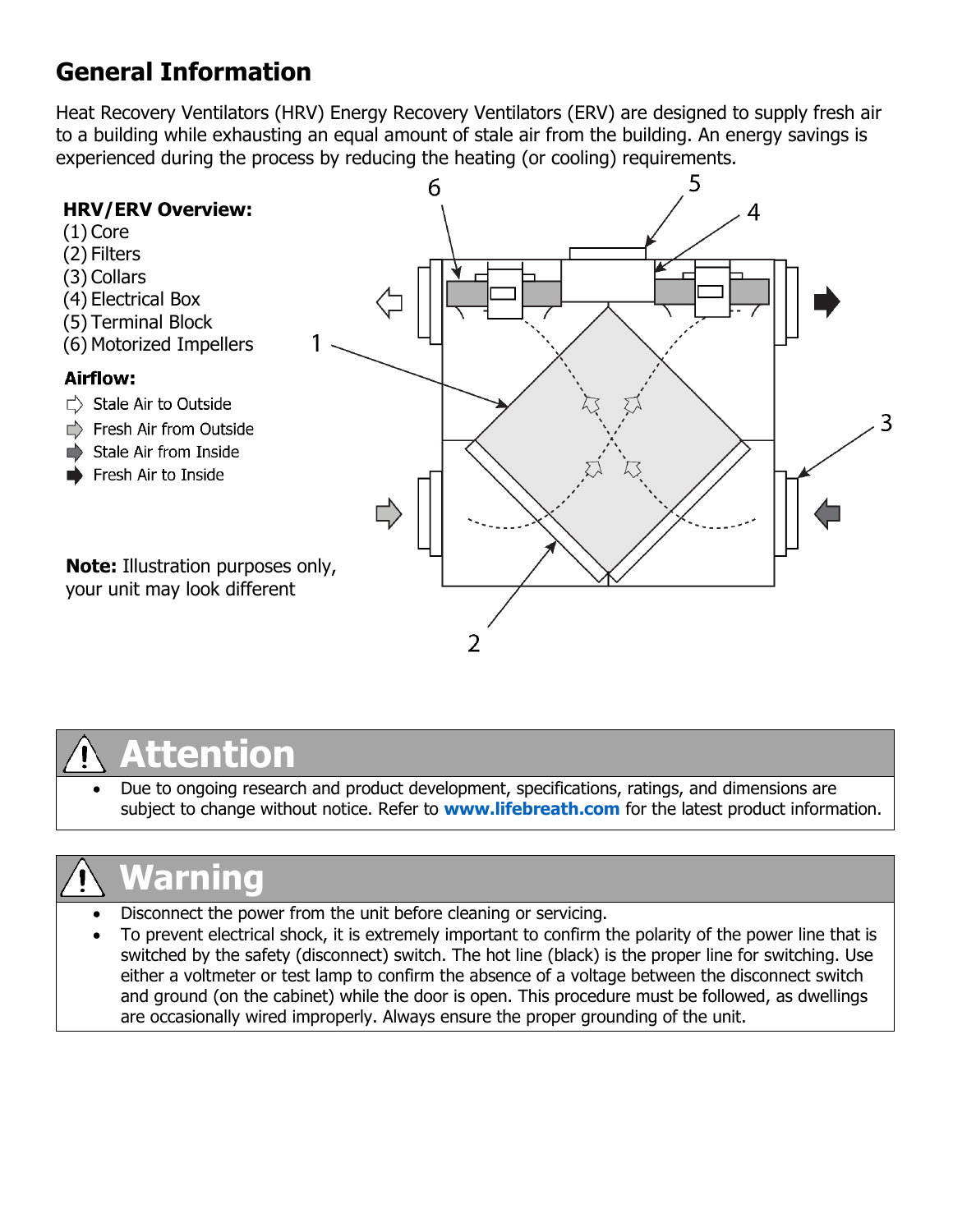# **Table of Contents**

# **Warranty Information**

The Lifebreath Series HRVs carry a Lifetime Warranty on the heat recovery core and a 5-year replacement parts warranty. For full warranty terms, refer to the last page in this manual. Register for your warranty at [https://www.lifebreath.com/homeowners/warranty/.](https://www.lifebreath.com/homeowners/warranty/)

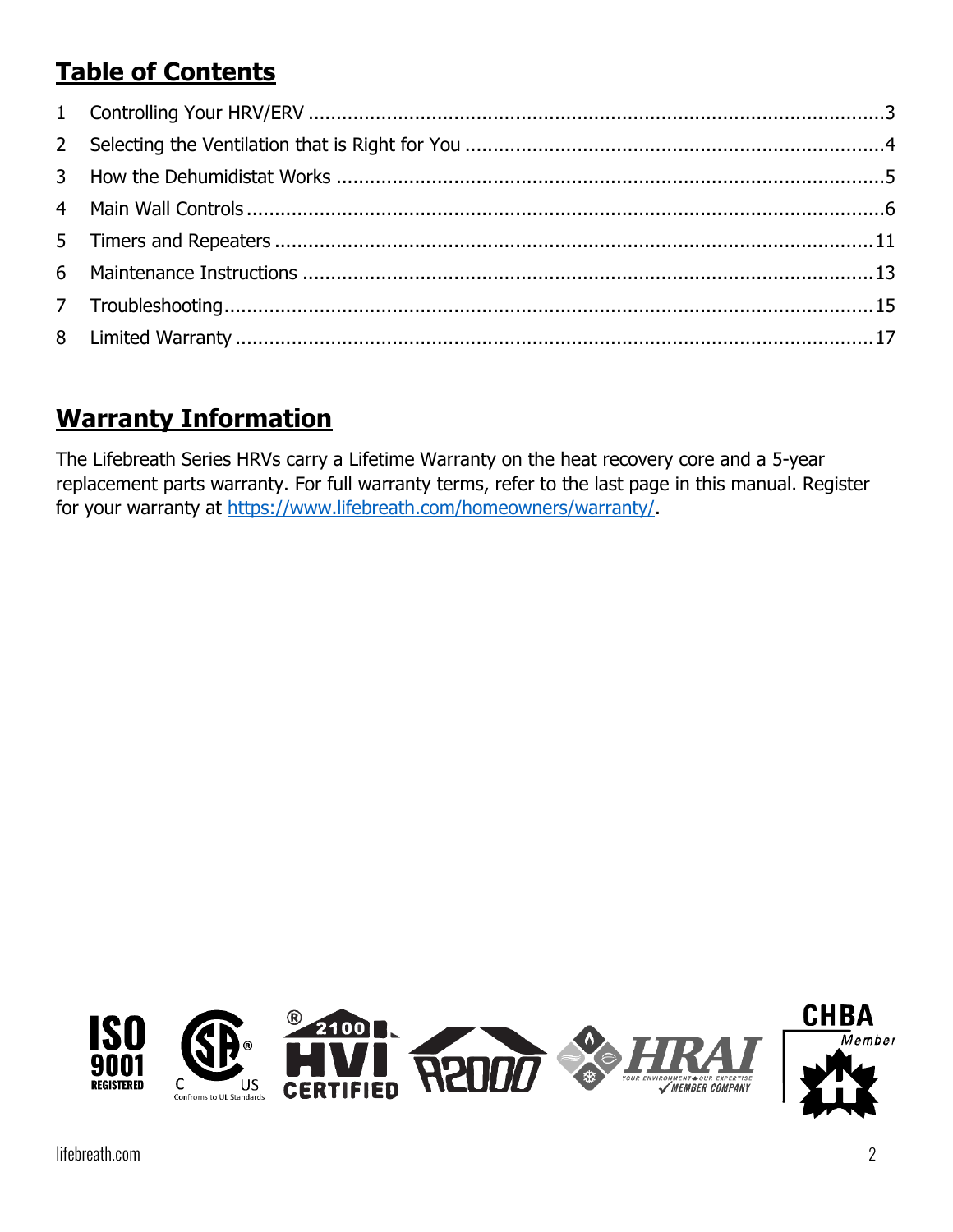# <span id="page-3-0"></span>**1 CONTROLLING YOUR HRV/ERV**

Today's modern, tight buildings require fresh outdoor air to maintain a healthy indoor air environment. The amount of ventilation you require in the building will depend upon:

- The number of occupants and their activity levels
- The way the building was built
- Your personal preferences for fresh air

A Heat Recovery Ventilator (HRV) or Energy Recovery Ventilator (ERV) is an air-to-air energy exchanger found in modern, energy efficient homes. Due to the tight construction of new homes, your home can no longer "breathe" on its own. An HRV/ERV allows for fresh air exchange by exhausting stale indoor air and supplying an equal volume of fresh air from outside, ensuring high quality indoor air year-round.

- An HRV will transfer a high percentage of heat to the cooler air stream lessening the load on your heating and cooling appliances.
- An ERV will transfer a high percentage of heat as well as moisture to the cooler air stream lessening the load on your heating and cooling appliances. Ideal for environments with high outdoor humidity and a drier indoor environment.

An HRV/ERV that is properly installed, operated, and maintained will:

- Exhaust stale, contaminated air
- Recover the majority of the energy from the exhausted stale air
- Use the recovered energy to preheat or precool outside air that is drawn into the building
- Distribute the fresh air throughout the building
- Mitigate high indoor humidity during the cooler winter months of the year by exchanging the humid indoor air with the drier air from outside.
- Automatically cycles through its defrost mode when temperatures drop below freezing to avoid frost build up in the core

Each time the HRV/ERV is powered/energized, the self-test function automatically initiates. The unit cycles through the available speeds and tests the damper motor operation. The unit resumes operations at the selected mode and speed (approximately 60 seconds in duration).

Optional timers may be installed at specific exhaust locations (i.e., bathroom) to initiate high speed ventilation.

During seasons when your windows and doors are closed (winter, and summer if air conditioned), the HRV/ERV should be set to operate continuously on low speed with the option of going to high speed as the need arises. For example, if you are entertaining and there are a number of people present, the unit should be switched temporarily to high speed.

| <b>HRV/ERV Setting</b>                             | <b>Description</b>                                                                       | <b>Result</b> |
|----------------------------------------------------|------------------------------------------------------------------------------------------|---------------|
| Standby (fan speed set to 0 or<br>OFF)             | Allows unit to run on demand from remote controls such<br>as a timer or dehumidistat.    | Good          |
| Intermittent low speed operation<br>20 ON / 40 OFF | Provides 20 minutes air exchange and 40 minutes off.                                     | <b>Better</b> |
| Continuous LOW fan speed<br>operation              | Ensures continuous air exchange within the building. Air<br>is always fresh and healthy. | <b>Best</b>   |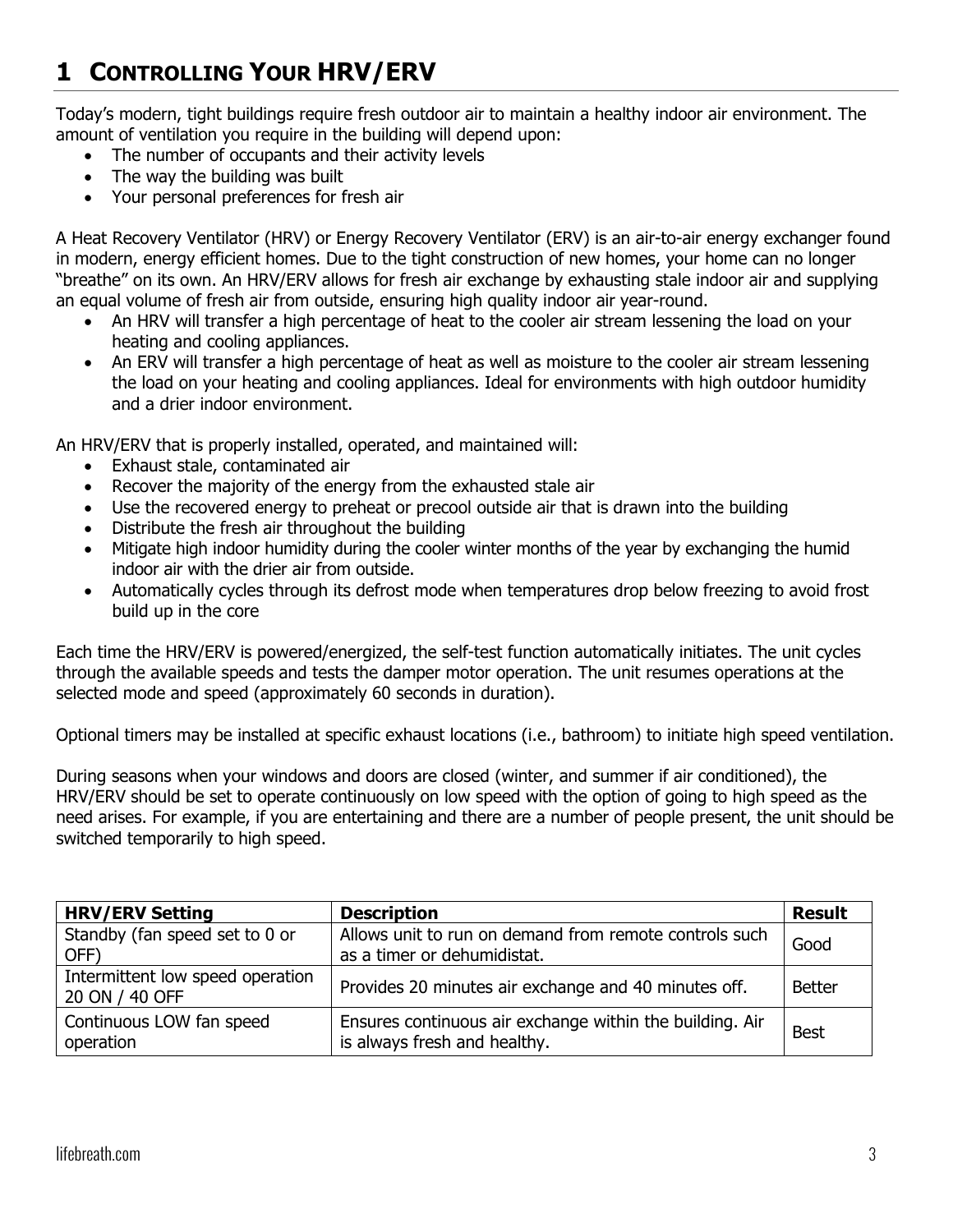# <span id="page-4-0"></span>**2 SELECTING THE VENTILATION THAT IS RIGHT FOR YOU**

### **Operating Modes**

The modes of operation and speeds are used to adjust your indoor ventilation rate. Experiment with the ventilation levels in your home to evaluate the ideal amount of ventilation to suit your home and personal preferences. Operational modes available to you will depend on the main control that is installed. Some features and modes may be unavailable to you.

### **1) Continuous Ventilation**

This mode of operation provides continuous ventilation within the home. You may, for example, select Continuous Ventilation at low speed for normal operation and increase to high speed during increased activity levels, such as cooking and showering, etc.

## **2) 20 Minutes On, 40 Minutes Recirculation**

This mode ventilates for 20 minutes and recirculates the household air every 40 minutes each hour. This mode is not applicable if your HRV/ERV is connected to a forced air system.

# **3) 20 Minutes On, 40 Minutes Standby**

This mode of operation provides 20 minutes of ventilation each hour. You can use this ventilation mode at low speed for low household activity levels or when the home is unoccupied.

# **4) 10 Minutes On, 50 Minutes Standby**

This mode of operation provides 10 minutes of ventilation each hour. You can use this ventilation mode at low speed for low household activity levels or when the home is unoccupied. This mode is useful when 20/40 mode is providing too much ventilation.

### **5) Continuous Recirculation**

This mode continuously recirculates your household air (no ventilation). This mode is not applicable if your HRV/ERV is connected to a forced air system.

### **6) Continuous Low Fan Speed**

This mode will operate the fan in low speed continuously at the selected operating mode (Ventilation or Recirculation)

### **7) Continuous High Fan Speed**

This mode will operate the fan in high speed continuously at the selected operating mode (Ventilation or Recirculation). This mode is useful when occupancy in the home or activity is high for an extended period.

### **Recirculation**

Recirculates existing household air without introducing fresh air. Recirculation modes

(2 and 5) are not applicable if your HRV/ERV is connected to a forced air system, since your forced air system already circulates the household air. Recirculation modes are unavailable on some models.





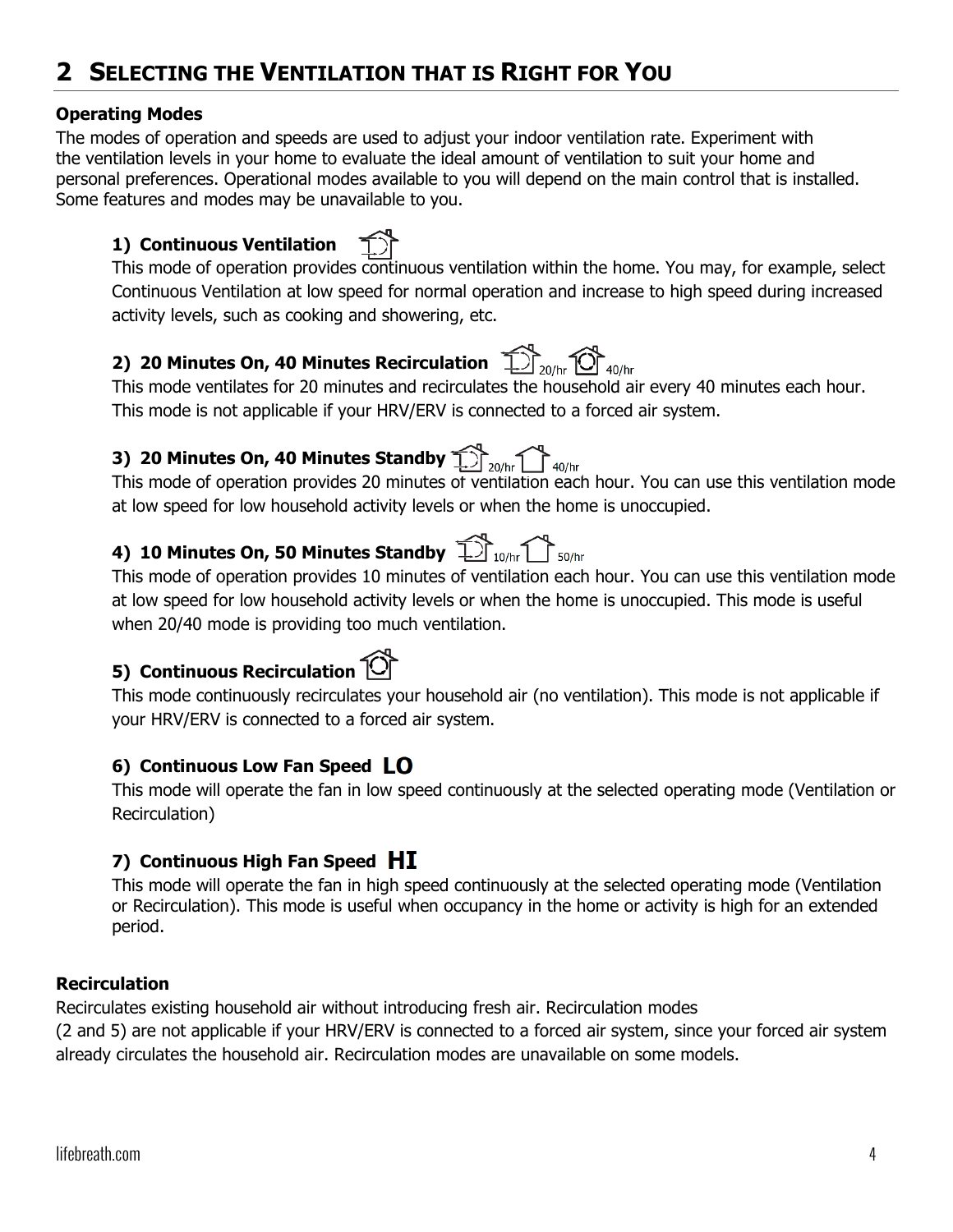# <span id="page-5-0"></span>**3 HOW THE DEHUMIDISTAT WORKS**

During the heating (winter) season, high indoor humidity levels have become a problem in many well insulated, tight homes. Excessive condensation on the window is a visual sign of high indoor humidity levels. High indoor humidity levels can result in mold and mildew and the eventual degradation of the building structure itself.

Your HRV/ERV reduces indoor humidity levels when the outdoor air is drier than the indoor air. These conditions usually occur during the heating season when outdoor temperatures are less than 15°C (59°F). During the heating season, the operation of the HRV/ERV may reduce indoor humidity levels sufficiently to eliminate the need for further dehumidification. If your home requires further dehumidification, use the Dehumidistat feature located on the wall control. High speed ventilation will be initiated upon exceeding the Dehumidistat set point regardless of the mode and speed of operation. Once the humidity in the building is reduced, the HRV/ERV will revert to its previous setting. The Dehumidistat function should be set to off for all seasons except the heating season because a dehumidifying effect occurs only when the outdoor air is drier than the indoor air.

We suggest operating the HRV/ERV for the first few days without using the Dehumidistat function to observe if further dehumidification is required. The Dehumidistat operates in percentage of relative humidity (% RH), with 60 being high and 20 being low. If, after a few days, further dehumidification is required (i.e., the building is still too humid), set the humidity level to a lower amount.

The average person is comfortable between 30% RH and 50% RH. The Dehumidistat should be set to off for all seasons except the heating season.

# **Note**

- Only certain main wall controls are equipped with an adjustable Dehumidistat.
- **Dehumidistat Disable** automatically disables the Dehumidistat function on the main wall control when outdoor temperatures exceed 15°C (59°F) for a full 24-hour period. All other HRV features, and functions operate normally while the Dehumidistat function is disabled.
- **Dehumidistat Re-enable** automatically re-enables the Dehumidistat function if either the outdoor temperature drops below 15°C (59°F) for a full 24-hour period or if the HRV is reset (unplugged for 30 seconds).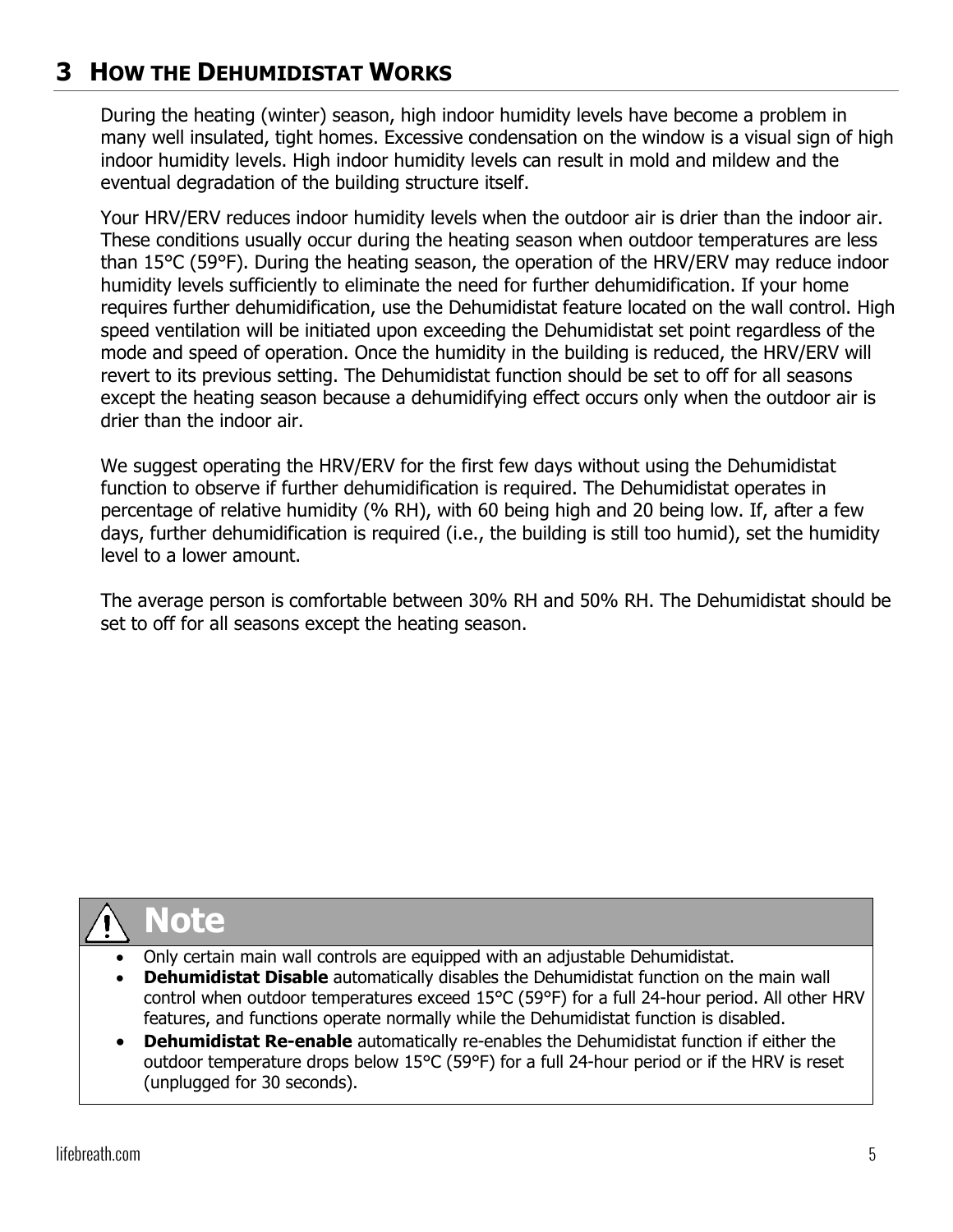# <span id="page-6-0"></span>**4 MAIN WALL CONTROLS**

### **Ventilation Wall Control (99-BC02) Operating Instructions:**

- (1) ON/OFF Button
- (2) Humidistat Button
- (3) Fan Button
- (4) Fan Speed Indicator
- (5) Humidity Setting
- (6) ON/OFF light

### **Turning on the Control:**

Press the ON/OFF Button  $\Phi$ . The ON/OFF light will illuminate.

### **Setting the Ventilation Speed:**

Press the Fan Button to select LOW or HIGH fan speed. The corresponding indicator light will illuminate. If both LO and HI indicator lights are off, the fan is OFF, but will turn ON if required by the Dehumidistat or remote timer (if installed).

#### **Humidity Control:**

Your unit will reduce indoor humidity when outdoor humidity levels are lower than indoor humidity levels. This feature is only effective when the outdoor temperature is below 59°F (15°C).

#### **Setting the Dehumidistat:**

Press the Dehumidistat buttor  $\odot$  until the dehumidistat indicator light is at the desired humidity setting. After a few seconds the dehumidistat indicator light will either flash or be on continuously. A flashing light indicates the humidity level is higher than the humidity setting, and the unit is operating on high speed ventilation. A continuous light indicates the humidity level is lower than the humidity setting. The Dehumidistat will override the current speed setting to HIGH speed. The Dehumidistat function can be turned off by pressing the button  $\Diamond$  until the dehumidistat indicator light turns off.

- Only one main control can be installed on your system.
- Recirculation is not available on all models.
- Timers will not function when mode of operation is set to "OFF", unless specifically installed for the function. (See Installation Guide for other options.)

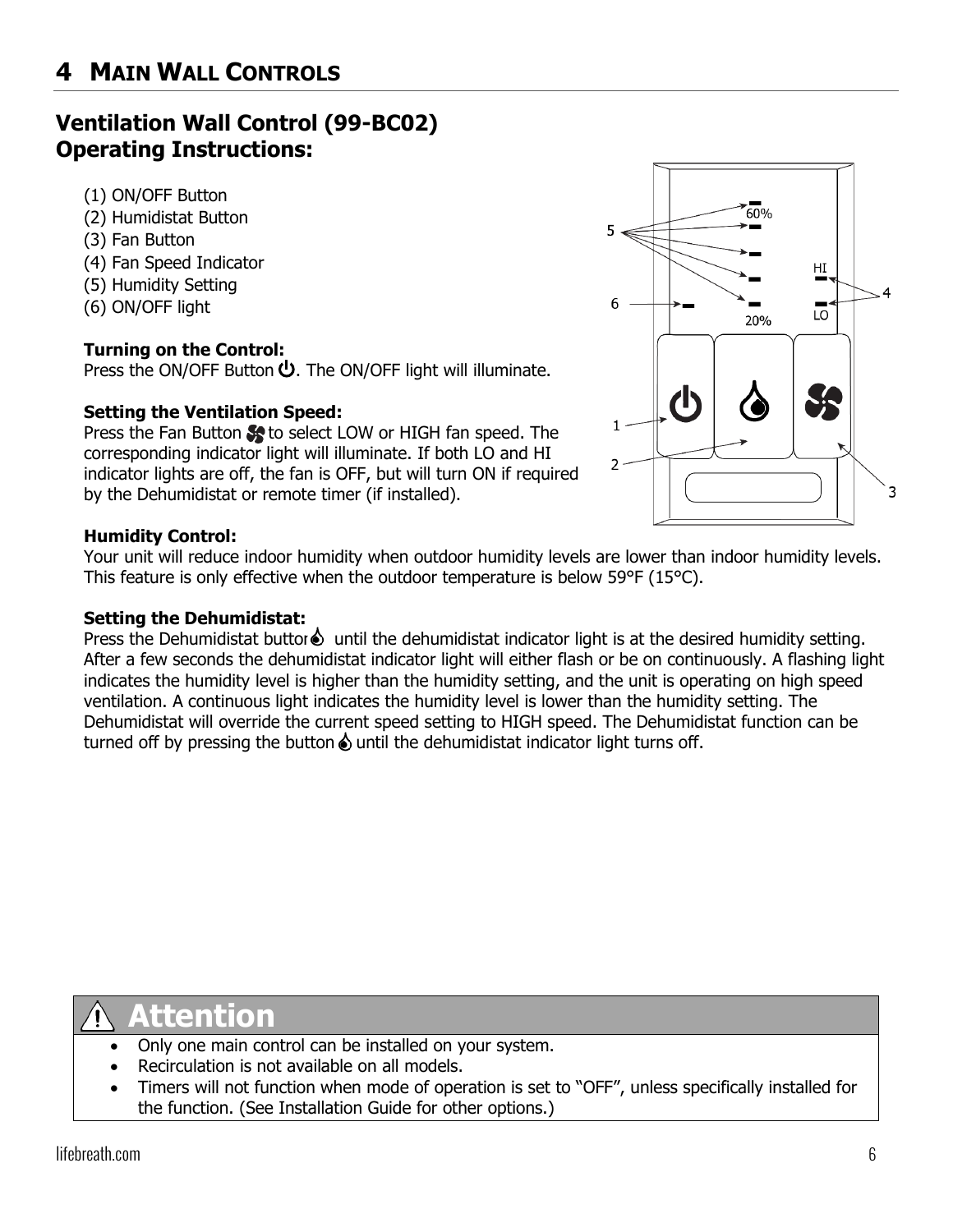## **Ventilation Wall Control (99-BC03) Operating Instructions:**

- (1) ON/OFF Button
- (2) Dehumididstat Button
- (3) Mode Button
- (4) Recirculation Mode Indicator
- (5) 20/40 Mode Indicator
- (6) Humidity Setting
- (7) LOW Fan Speed Indicator

### **Turning on the Control:**

Press the ON/OFF Button  $\bigcup$ . The LOW fan speed indicator will illuminate, and fan will turn to LOW speed.

### **Humidity Control:**

Your unit will reduce indoor humidity when outdoor humidity levels are lower than indoor humidity levels. This feature is only effective when the outdoor temperature is below 59°F (15°C).

### **Setting the Dehumidistat:**

Press the Dehumidistat Button  $\odot$  until the dehumidistat light is at the desired setting. After a few seconds the dehumidistat light will either flash or be on continuously. A flashing light indicates the humidity level is higher than the set point and that the unit is operating on HIGH speed ventilation. A continuous light indicates the humidity level is lower than the set point. The Dehumidistat will override the current speed setting to HIGH speed. The Dehumidistat function can be turned off by pressing the Dehumidistat Button  $\Diamond$ until the dehumidistat light turns off.

### **Setting the 20/40 Mode:**

Press the Mode Button  $\ddot{\bullet}$  until the 20/40 mode indicator light is illuminated. The 20/40 mode is a repeating cycle. The fan will run at LOW speed for 20 minutes, then turn OFF for 40 minutes. Some units are equipped to recirculate the air in your home during the 40-minute cycle with no ventilation. The control will automatically detect this feature and recirculate the air during the 40-minute cycle at LOW fan speed.

### **Recirculation Mode:**

Some units are equipped to recirculate the air in your home without ventilating. Press the Mode Button  $\ddot{\mathbf{\Omega}}$ until the recirculation mode indicator light illuminates. Recirculation is in LOW speed.

- Only one main control can be installed on your system.
- Recirculation is not available on all models.
- Timers will not function when mode of operation is set to "OFF", unless specifically installed for the function. (See Installation Guide for other options.)

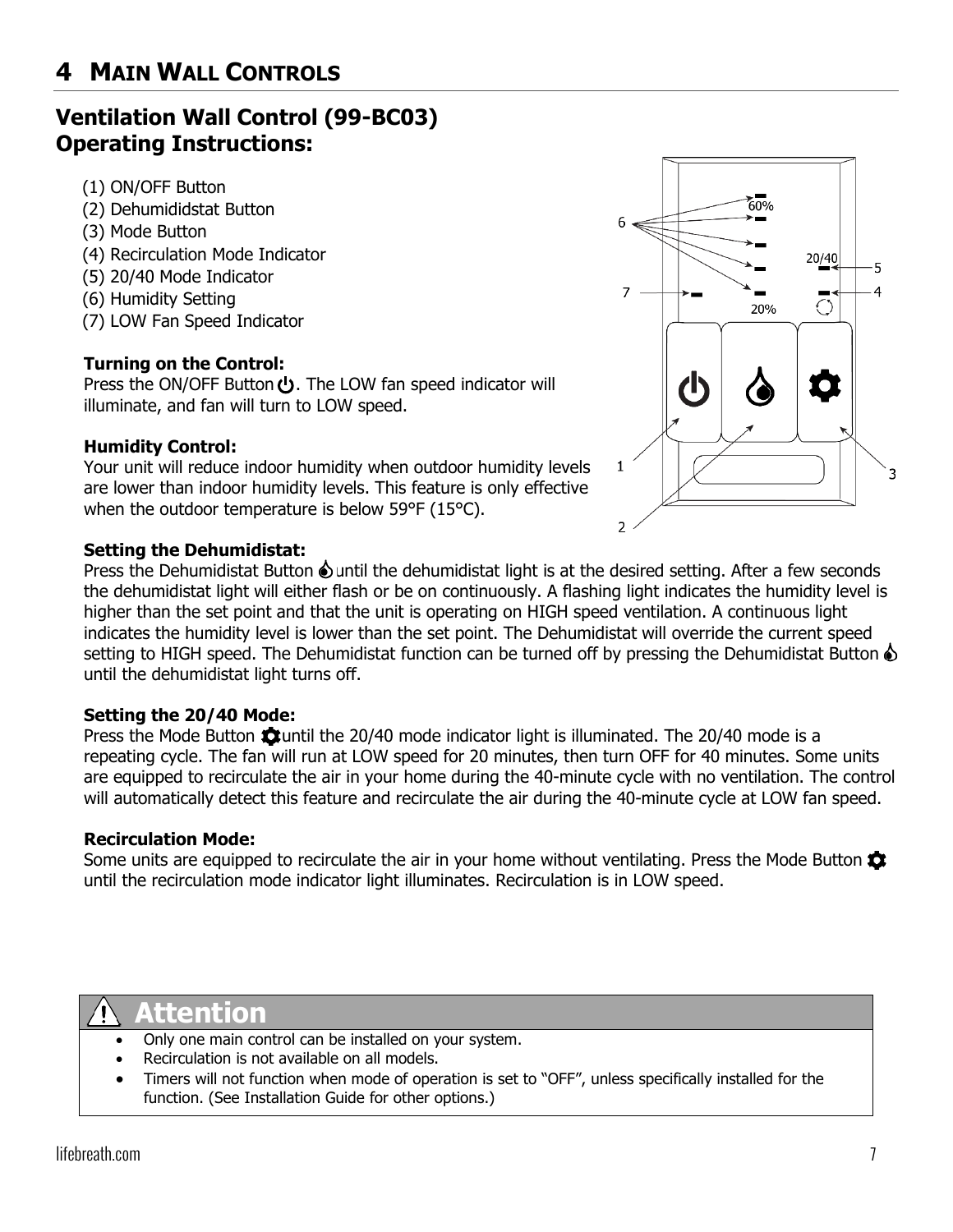# **4 MAIN WALL CONTROLS**

### **Ventilation Wall Control (99-BC04) Operating Instructions:**

- (1) ON/OFF Button
- (2) 20/40 Button
- (3) Fan Button
- (4) Fan Speed Indicator
- (5) 20/40 Mode Indicator
- (6) ON/OFF Indicator

#### **Turning on the Control:**

Press the ON/OFF Button  $\bigcup$ . The ON/OFF indicator light will illuminate.

#### **Setting the Ventilation Speed:**

Press the Fan button  $\clubsuit$  to select LOW or HIGH fan speed. The corresponding indicator light will illuminate. If both LO and HI indicator lights are off, the fan is OFF, but will turn ON if required by a remote timer (if installed).

#### **Setting the 20/40 Mode:**

After a fan speed has been selected, press the 20/40 button. The 20/40 mode indicator light will illuminate. The 20/40 mode is a repeating cycle. The fan will run at LOW or HIGH speed for 20 minutes, then turn OFF for 40 minutes. Some units are equipped to recirculate the air in your home during the 40-minute cycle with no ventilation. The control will automatically detect this feature and recirculate the air during the 40-minute cycle at the selected fan speed.



- Only one main control can be installed on your system.
- Recirculation is not available on all models.
- Timers will not function when mode of operation is set to "OFF", unless specifically installed for the function. (See Installation Guide for other options.)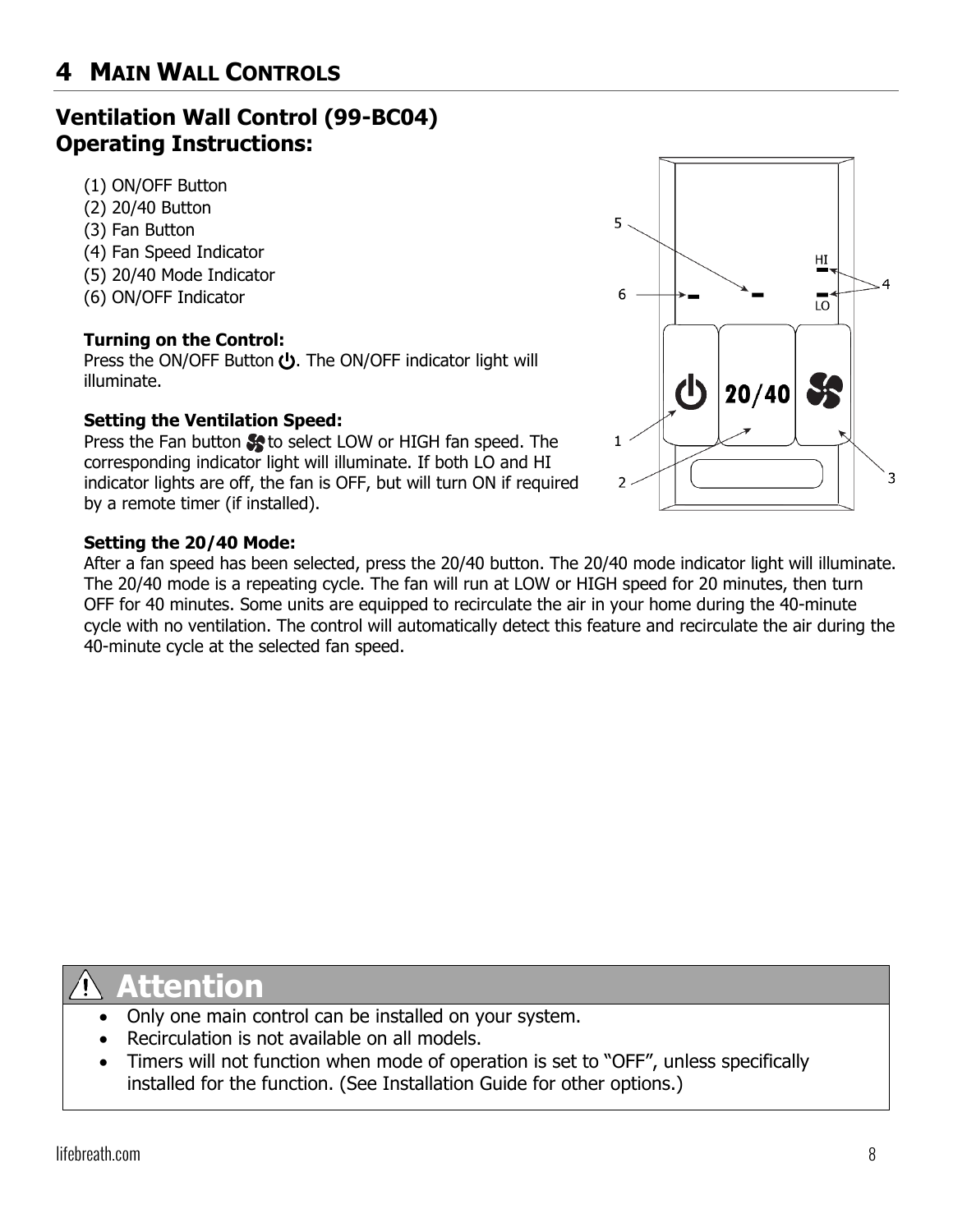# **Digital Wall Control (99-DXPL02) Operating Instructions:**

- (1) ON/OFF Button
- (2) Fan Speed Button
- (3) 20/40/60 High Speed Button
- (4) Mode Button
- (5) Dehumidistat Button
- (6) RESET Button
- (7) Instruction Card

### **Turning on the Control:**

Press the ON/OFF Button  $\bigcup$ . The light above will illuminate.

### **Setting the Ventilation Speed:**

Press the Fan Button  $\mathcal{L}$  to select one of the 5 available fan speeds. The fan speed will be displayed on the screen beside the Fan symbol **Standby mode (Fan OFF)** is indicated as speed 0. The fan will turn ON if required by a remote timer (if installed).



### **20/40/60 High Speed Button:**

Press the 20/40/60 High Speed Button  $\ddot{\otimes}$  to temporarily initiate HIGH Fan Speed for 20, 40, or 60 minutes.

- Press one time for 20 minutes
- Press two times for 40 minutes
- Press three times for 60 minutes
- Press four times to disable.

The  $\Diamond$  will appear on the screen and the corresponding section of the clock will flash to indicate the time interval selected. When the timer runs out, the unit will return to its previous operating fan speed.

- Only one main control can be installed on your system.
- Recirculation is not available on all models.
- Timers will not function when mode of operation is set to "OFF", unless specifically installed for the function. (See Installation Guide for other options.)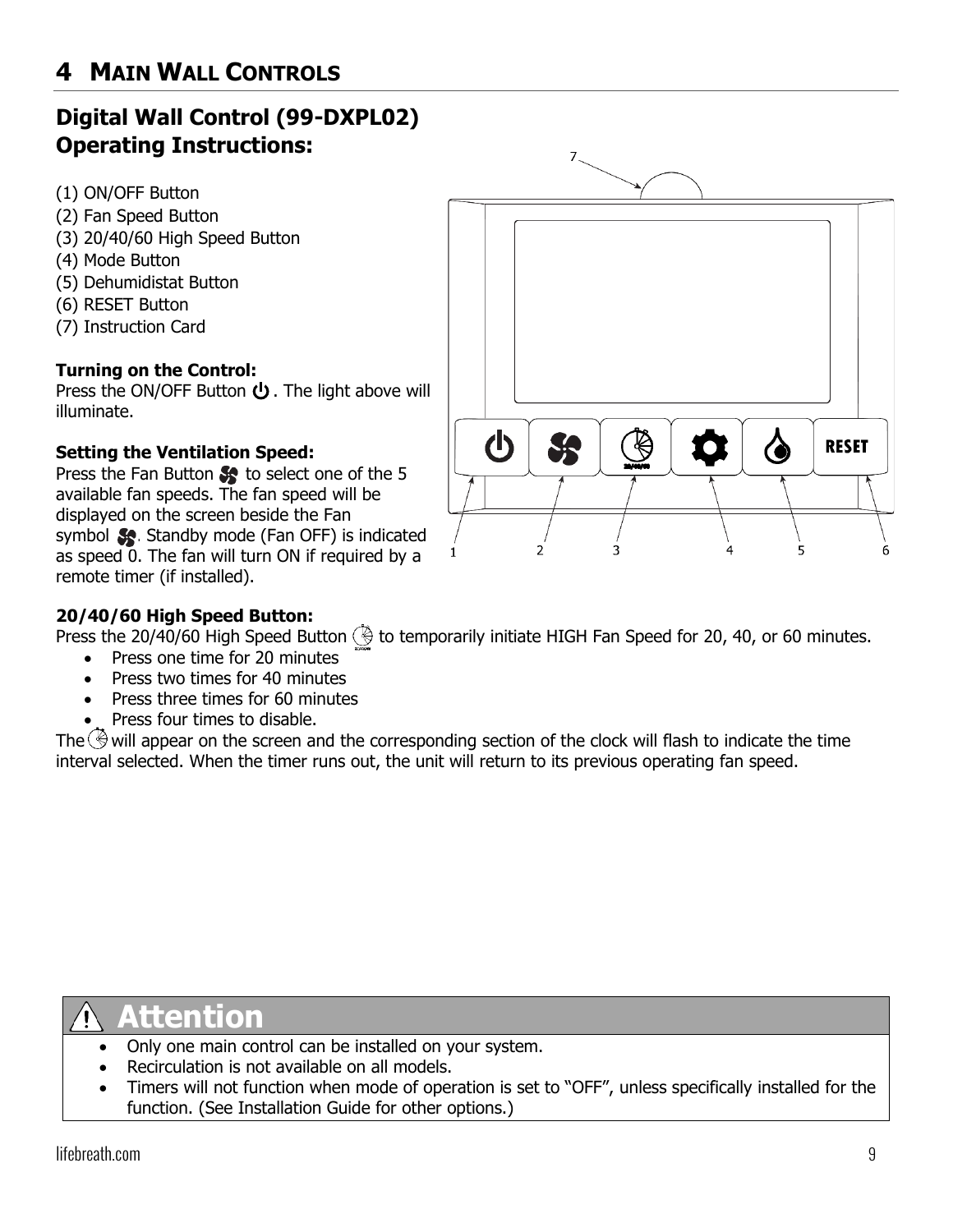### **Digital Wall Control (99-DXPL02) Operating Instructions (cont.):**

### **Setting the Mode of Operation:**

There are 5 modes of operation available with this control. Press the Mode Button  $\bullet$  to cycle through the different modes of operation:

- Continuous Ventilation  $\widehat{\mathbb{D}}$
- 20 min. Ventilation / 40 min. Recirculation  $\hat{D}_{\text{200hr}}\hat{O}_{\text{400hr}}$
- 20 min. Ventilation / 40 min. OFF  $\mathbb{S}_{20/n}$   $\mathbb{C}_{40/n}$
- 10 min. Ventilation / 50 min. OFF  $\hat{D}_{\text{low}}$
- Continuous Recirculation <del>O</del>

#### **Setting the Dehumidistat:**

Press the Dehumidistat Button  $\hat{\mathbf{\Theta}}$  to adjust the Dehumidistat set point. The Dehumidistat can be set between 20% RH and 60% RH. The digital wall control displays the current indoor humidity in LARGE numbers and the Dehumdidstat setting in SMALL numbers on the screen. If the indoor humidity is above the set point, the digital wall control will initiate HIGH Fan speed operation in Ventilation mode until the indoor humidity has been reduced below the set point.

#### **Reset Button:**

The RESET Button will clear the current Fan, Timer, Mode, and Dehumidistat settings set the unit into LOW fan speed, Ventilation Mode, and set the Dehumidistat set point to 40% RH.

#### **Service Indicator:**

A service indicator  $\lambda$  appears when the unit requires routine maintenance. Refer to [Maintenance Instruction.](#page-13-0) Press and hold the ON/OFF button  $\bigcup$  for 5 seconds to reset the service indicator after routine maintenance has been performed.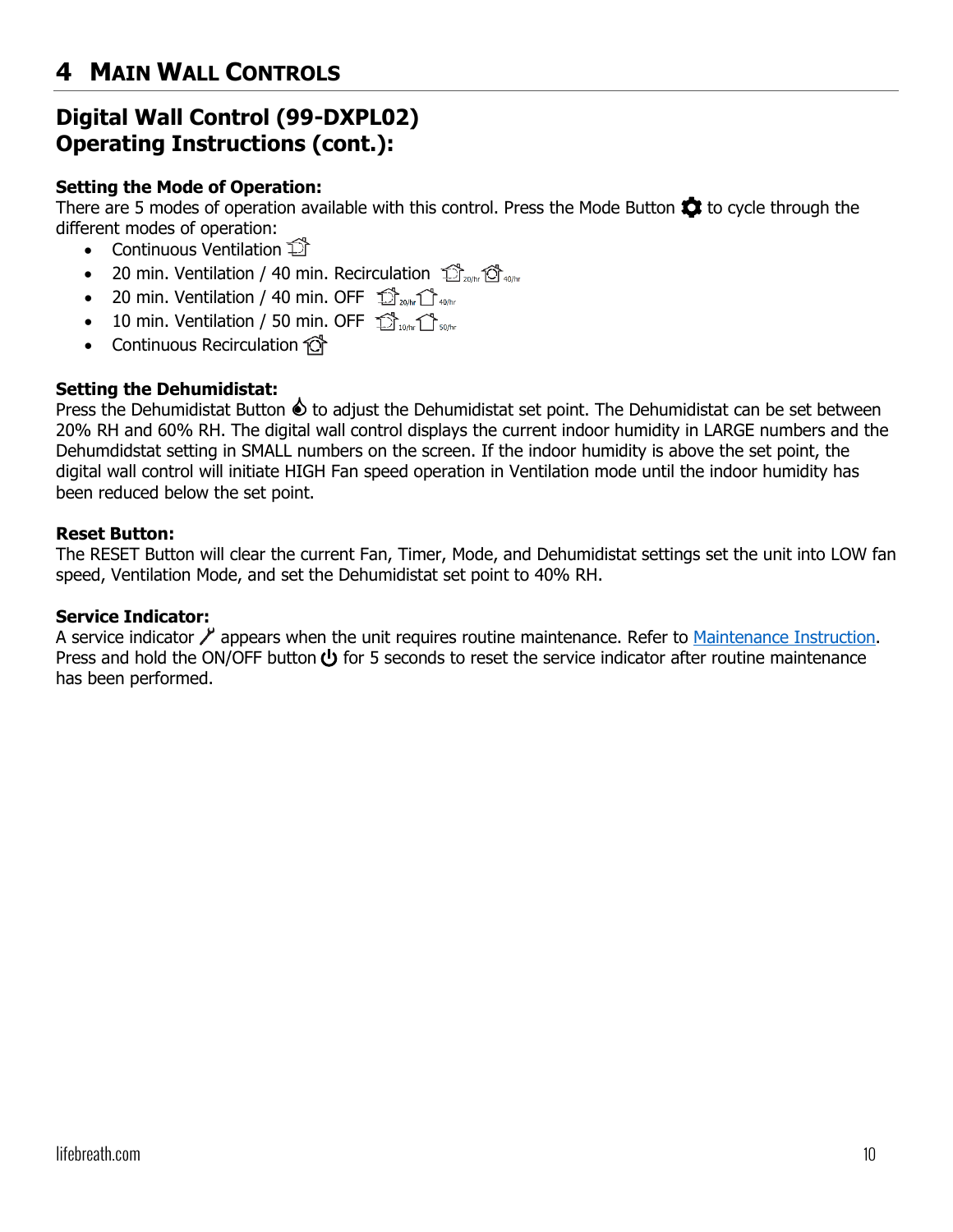# <span id="page-11-0"></span>**5 TIMERS AND REPEATERS**

Depending on the type of HRV/ERV installation, you may have timers in areas such as restrooms. The timer will override the operational mode (regardless of the setting) and initiate HIGH fan speed Ventilation. Upon completion of the timer cycle, the HRV/ERV will return to your selected operational mode and fan speed setting.

### **20/40/60 Minute Wireless Timer (99-DET02):**

- (1) Select Button
- (2) 20/40/60 minute status lights
- (3) Red LED battery indicator

Press the Select Button on the timer to initiate high speed ventilation for 20, 40, or 60 minutes. The 20/40/60 minute status lights indicate high speed operation. To cancel the high speed fan operation, press the Select Button until the 20/40/60 minute status lights are no longer illuminated.

When the battery in the timer needs to be replaced, the red LED Battery Indicator will illuminate.

When paired to the digital wall control, the wireless timer may be moved to a remote location in the home such as a bathroom. Wireless timers have an estimated range of 40 ft with no obstructions.



### **Replacing the Timer Battery:**

- (4) Battery
- (5) Face plate
- (6) Back plate
- a) Remove the face plate by separating it from the back plate. On the back of the face plate the battery will be exposed.
- b) Replace the battery and re-attach the face plate to the back plate.





# **Attention**

Be careful not to damage the tabs on the back plate when re-attaching the face plate.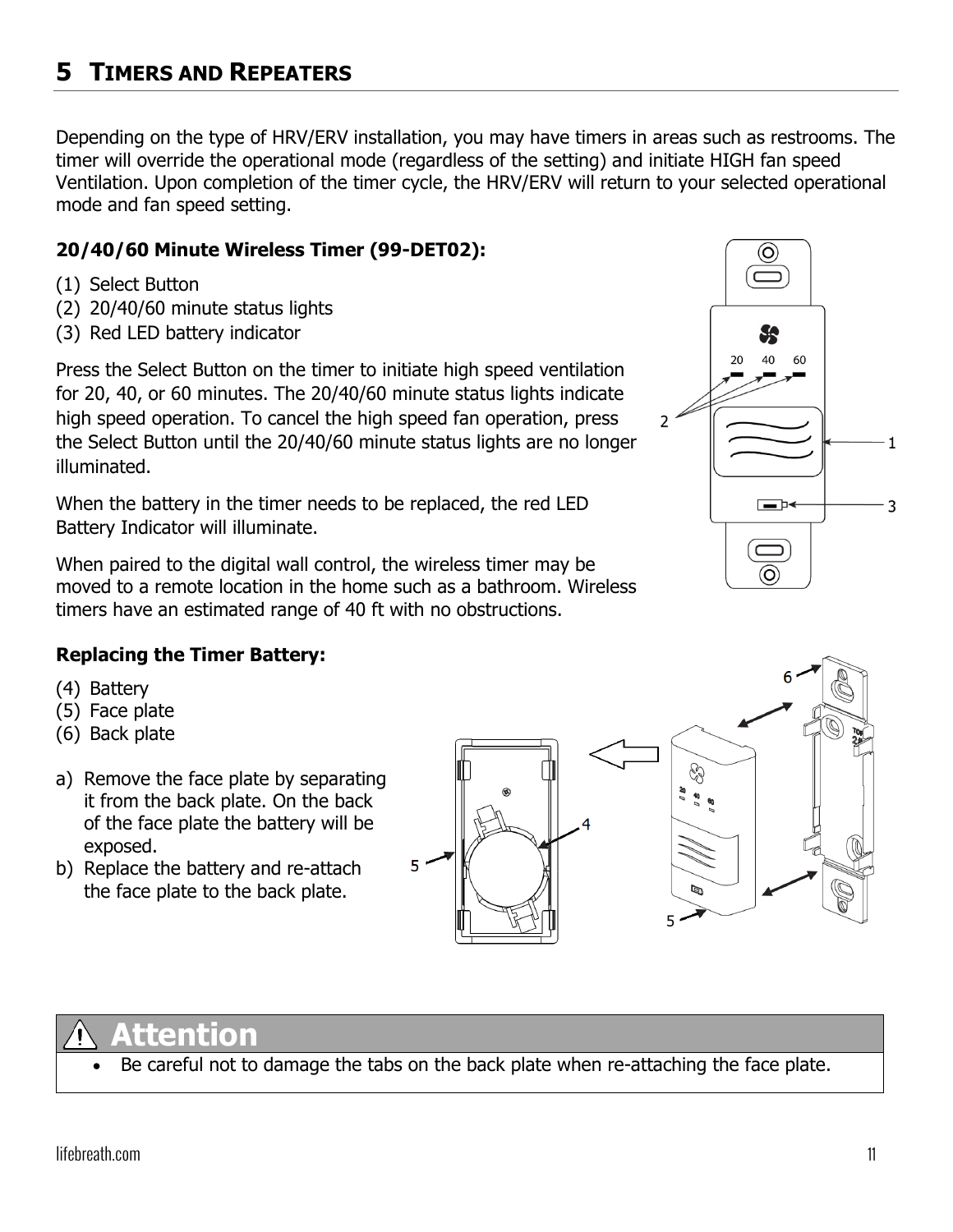### **20/40/60 Minute Timer (99-DET01):**

- (1) Select Button
- (2) 20/40/60 minute status lights

Press the Select Button on the timer to initiate high speed ventilation for 20, 40, or 60 minutes. The 20/40/60 minute status lights indicate high speed operation.

Lockout mode is useful if you wish to disable the timer:

- Enable Lockout Mode by holding the Select Button for 5 seconds.
- Disable Lockout Mode by holding the Select Button for 5 seconds.

### **Wireless Repeater (99-RX02):**

- (1) Green LED
- (2) Red LED
- (3) Power Plug

The wireless repeater is used to extend the range of the 99-DET02 wireless timers. The repeater plugs directly into a 120V power outlet. The 99-RX02 repeater wireless connects to the main control as well as the 99-DET02 wireless timers.

The 99-RX02 repeater should be installed at the halfway point between the 99-DET02 wireless timer and the main control if the timer is out of range. The LED will indicate the repeater's connection strength to the main control per the table below. Re-adjust the repeater's position as necessary.

| <b>LED Colour</b>     | <b>Connection</b> | <b>Action</b>                                                                                     |
|-----------------------|-------------------|---------------------------------------------------------------------------------------------------|
| Solid Green           | Good              | No further adjustments are required.                                                              |
| <b>Flashing Green</b> | Moderate          | The repeater will function properly but shouldn't be moved<br>further away from the main control. |
| Red                   | <b>Bad</b>        | The repeater needs to be moved closer to the main control.                                        |



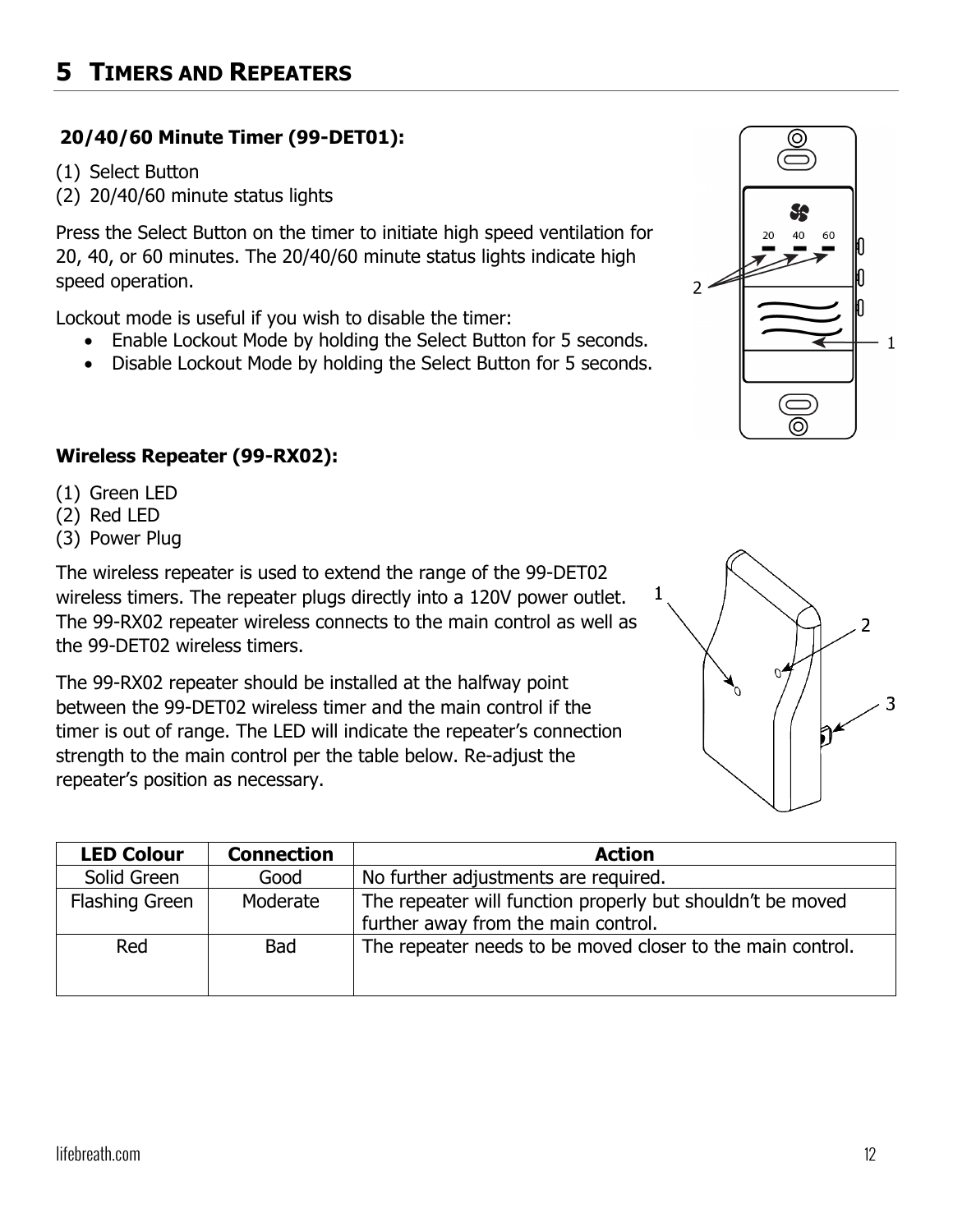# <span id="page-13-0"></span>**6 MAINTENANCE INSTRUCTIONS**

Several maintenance procedures are required to keep your HRV/ERV in good working order. The table below provides the required maintenance, service interval, and procedural steps.

| <b>Type</b>                             | <b>Interval</b> | <b>Procedure</b>                                                                                                                                                                                                                                                                                                                                                                                                                                                                                                                                                                                                                                                                                                                                                                                                                                                                      |
|-----------------------------------------|-----------------|---------------------------------------------------------------------------------------------------------------------------------------------------------------------------------------------------------------------------------------------------------------------------------------------------------------------------------------------------------------------------------------------------------------------------------------------------------------------------------------------------------------------------------------------------------------------------------------------------------------------------------------------------------------------------------------------------------------------------------------------------------------------------------------------------------------------------------------------------------------------------------------|
| <b>Inspect Exterior</b><br><b>Hoods</b> | <b>Monthly</b>  | Make sure the exhaust and fresh air supply hoods are not<br>blocked or restricted by leaves, grass, or snow. In winter, it is<br>especially important to make sure snow is not blocking the hoods<br>or that frost has not built up on the wire mesh (bird screen).                                                                                                                                                                                                                                                                                                                                                                                                                                                                                                                                                                                                                   |
| Clean Air Filters                       | Quarterly       | Note<br>The standard air filters equipped with your HRV are<br>removable and washable.<br>The standard air filters equipped with your ERV are<br>removable and washable<br>1) Open access door.<br>2) Carefully grip the ends of the core and pull evenly outward.<br>The core may be snug but will slide out of the cabinet.<br>3) Remove the filter clips (if installed) and then the air filters.<br><b>Caution</b><br>Do not wring out the air filters or clean them in the<br>dishwasher.<br>Do not wash the air filters with hot water.<br>4) Rinse the air filters with cold water or a combination of mild<br>soap and water. Shake them once or twice to remove excess<br>water.<br>5) Install the clean filter(s) (wet or dry) back into their positions<br>against the core and install the filter clips, if present.<br>Slide core back into its original position.<br>6) |

# **Warning**

- Electric shock hazard. Can cause injury or death. Before attempting to perform any service or maintenance, turn the electrical power unit off at the disconnect switch(es). Unit may have multiple power supplies.
- Blockage of hoods may cause an imbalance.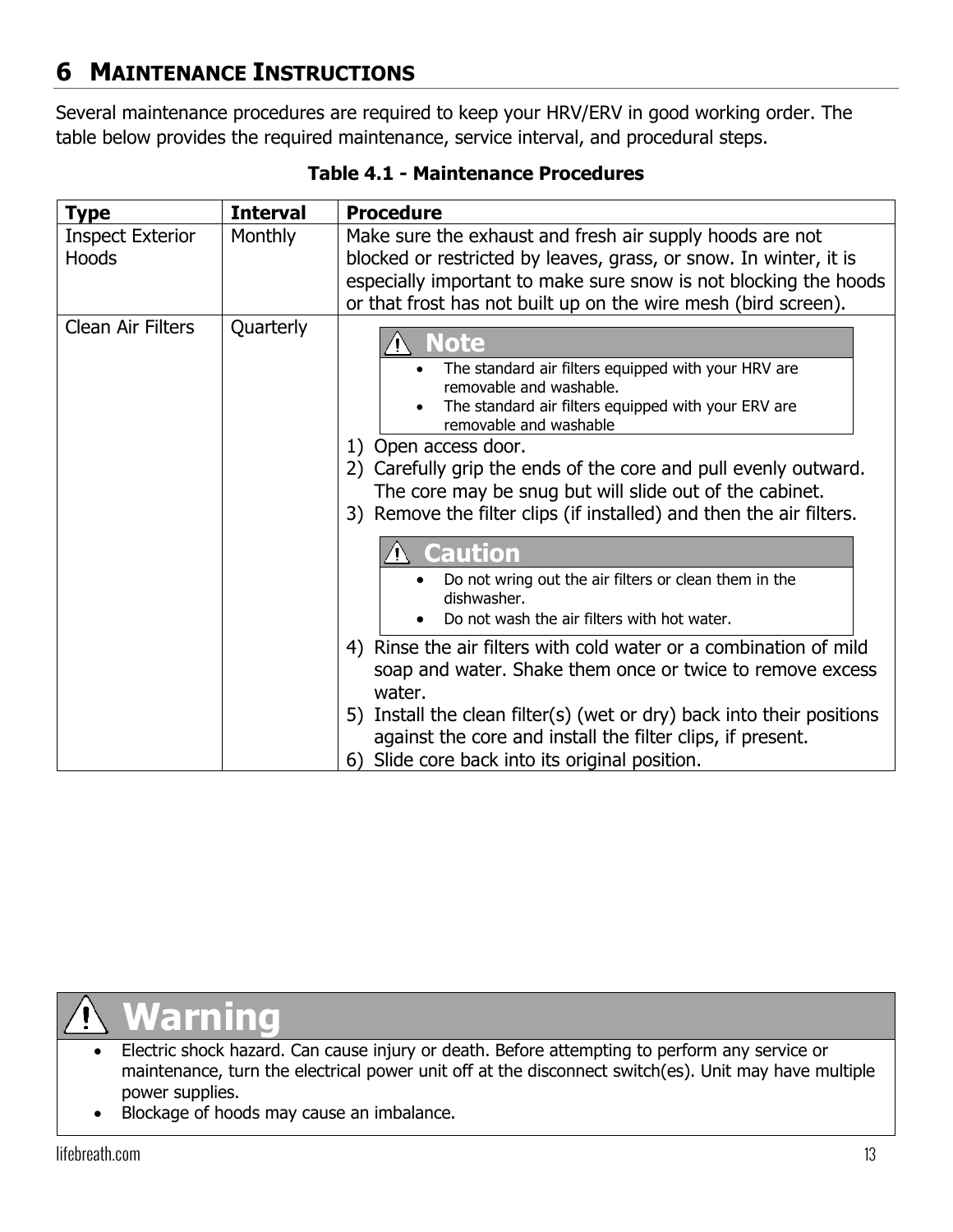## **6 MAINTENANCE INSTRUCTIONS**

Several maintenance procedures are required to keep your HRV/ERV in good working order. The table below provides the required maintenance, service interval, and procedural steps.

| <b>Type</b>                                 | <b>Interval</b>   | <b>Procedure</b>                                                                                                                                                                                                                                                                                                                                                                                                                                                                                                                                 |  |
|---------------------------------------------|-------------------|--------------------------------------------------------------------------------------------------------------------------------------------------------------------------------------------------------------------------------------------------------------------------------------------------------------------------------------------------------------------------------------------------------------------------------------------------------------------------------------------------------------------------------------------------|--|
| Clean Core                                  | <b>Biannually</b> | 1) Open access door.<br>2) Carefully grip the ends of the core and pull evenly outward.<br>The core may be snug but will slide out of the cabinet.<br>3) Remove the air filters.                                                                                                                                                                                                                                                                                                                                                                 |  |
|                                             |                   | <b>Attention</b><br>Do not use cleaning solutions.<br>Do not use bleach or chlorine.<br>Do not use a pressure washer.<br>Do not wash an ERV core.<br>Do not place the core in a dishwasher.<br>The installation label is on the outer end of the core.<br>4) Clean the HRV or ERV core, as applicable:<br>HRV: Soak and rinse core in warm and soapy water.<br>ERV: Clean core gently with a vacuum. DO NOT WASH.<br>$\circ$<br>5) Install the clean air filters.<br>6) Position the bottom of the core on the bottom support in<br>the cabinet. |  |
|                                             |                   | <b>Note</b><br>The core may appear to stick out from the cabinet<br>approximately 1/8 in. (3 mm). This is designed this way<br>so that the access door will fit tight against the core.<br>7) Carefully align the core with the three other supports and<br>fully insert the core. Push on the sides of the core. Do not<br>push on the centre.                                                                                                                                                                                                  |  |
| Motor                                       | N/A               | The motor is maintenance free.                                                                                                                                                                                                                                                                                                                                                                                                                                                                                                                   |  |
| Clean Drain<br>(Condensate)<br>Line         | Annually          | Inspect the drain line (if applicable), drain spout, and P-trap for<br>blockage, molds, or kinks. Flush with warm soapy water.<br>Replace if worn, bent, or unable to clean.                                                                                                                                                                                                                                                                                                                                                                     |  |
| <b>Clean Duct Work</b>                      | As necessary      | The duct work running to and from the HRV/ERV may<br>accumulate dirt. Wipe and vacuum the duct once every year.<br>You may wish to contact a heating/ventilation company to do<br>this.                                                                                                                                                                                                                                                                                                                                                          |  |
| General<br><b>Biannually</b><br>Maintenance |                   | Wipe down the inside of the cabinet with a damp cloth to<br>remove any dirt, bugs, and debris.                                                                                                                                                                                                                                                                                                                                                                                                                                                   |  |

**Table 4.1 - Maintenance Procedures (cont.)**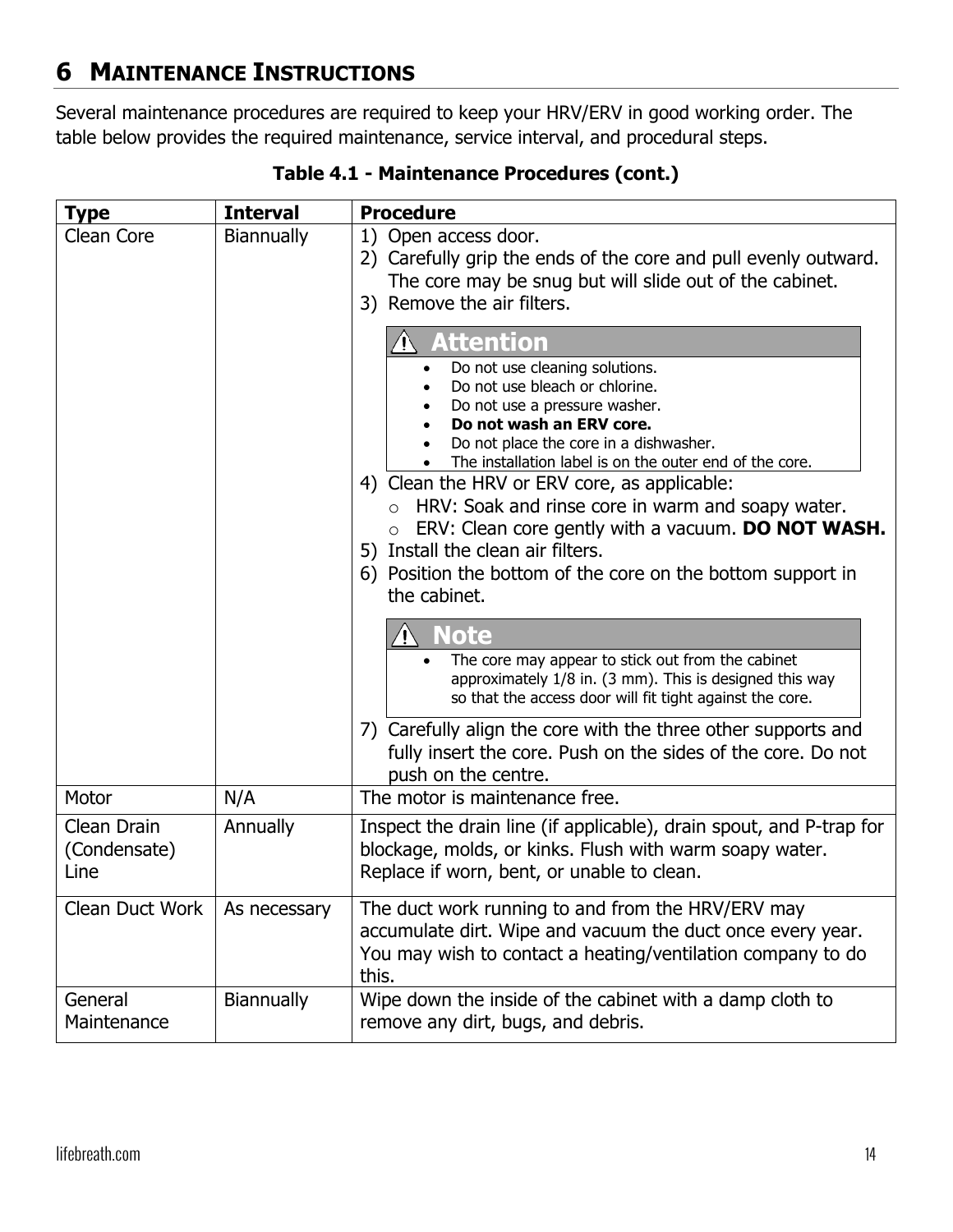## <span id="page-15-0"></span>**7 TROUBLESHOOTING**

Refer to the following table for troubleshooting your HRV/ERV unit.

| <b>SYMPTOM</b>                                        | <b>CAUSE</b>                                                                                                                                                                                                                                                                                                                                                                                                                  | <b>SOLUTION</b>                                                                                                                                                                                                                                                                                                                                                                                                                                                                                                                                                                                                      |
|-------------------------------------------------------|-------------------------------------------------------------------------------------------------------------------------------------------------------------------------------------------------------------------------------------------------------------------------------------------------------------------------------------------------------------------------------------------------------------------------------|----------------------------------------------------------------------------------------------------------------------------------------------------------------------------------------------------------------------------------------------------------------------------------------------------------------------------------------------------------------------------------------------------------------------------------------------------------------------------------------------------------------------------------------------------------------------------------------------------------------------|
| Flashing light on the<br>timer and/or main<br>control | Usually a wiring, voltage, or<br>$\bullet$<br>communication error.                                                                                                                                                                                                                                                                                                                                                            | <b>Note</b><br>$\bigwedge$<br>Some older style controls will display<br>$\bullet$<br>flashing lights to indicate that a mode,<br>such as defrost, has been enabled.<br>Cycle the power by turning off and<br>$\bullet$<br>disconnecting the unit for 30 seconds, then<br>reconnect and turn it on. If the problem<br>persists, contact your service contractor.                                                                                                                                                                                                                                                      |
| Poor airflows                                         | 1/4 in (6 mm) mesh on outside hood<br>$\bullet$<br>is plugged<br>Filters plugged<br>$\bullet$<br>Core obstructed<br>$\bullet$<br>House grilles closed or blocked<br>$\bullet$<br>Dampers are closed if installed<br>$\bullet$<br>Poor power supply at site<br>$\bullet$<br>Ductwork is restricting HRV/ERV<br>$\bullet$<br>Improper speed control setting<br>$\bullet$<br>HRV/ERV airflow improperly<br>$\bullet$<br>balanced | Clean exterior hoods or vents<br>$\bullet$<br>Remove and clean filter<br>$\bullet$<br>Remove and clean core<br>$\bullet$<br>Check and open grilles<br>$\bullet$<br>Open and adjust dampers<br>$\bullet$<br>Have electrician check supply voltage<br>$\bullet$<br>Check duct installation<br>$\bullet$<br>Increase the speed of the HRV/ERV<br>$\bullet$<br>Have contractor balance HRV/ERV<br>$\bullet$                                                                                                                                                                                                              |
| Supply air feels cold                                 | Poor location of supply grilles, the<br>$\bullet$<br>airflow may irritate the occupant<br>Outdoor temperature extremely cold<br>$\bullet$                                                                                                                                                                                                                                                                                     | Locate the grilles high on the walls or under<br>$\bullet$<br>the baseboards, install ceiling mounted<br>diffuser or grilles so as not to directly spill<br>the spill air on the occupant (eg. over a<br>sofa)<br>Turn down the HRV/ERV supply speed. A<br>$\bullet$<br>small duct heater (1kw) could be used to<br>temper the supply air.<br>Placement of furniture or closed doors is<br>$\bullet$<br>restricting the movement of air in the home<br>If supply air is ducted into the furnace<br>$\bullet$<br>return, the furnace fan may need to run<br>continuously to distribute ventilation air<br>comfortably |
| Dehumidistat in not<br>operating                      | Outdoor temperature is above 15°C<br>$\bullet$<br>(59°F)<br>Improper low voltage connection<br>$\bullet$<br>External low voltage is shortened out<br>$\bullet$<br>by a staple or nail.<br>Check Dehumidistat setting, it may<br>be on OFF                                                                                                                                                                                     | Dehumidistat is functioning normally (see<br>$\bullet$<br>Auto Dehumidistat Disable in this manual)<br>Check that the correct terminals have been<br>$\bullet$<br>used.<br>Check external wiring for a short.<br>$\bullet$<br>Set the Dehumidistat at the desired setting<br>$\bullet$                                                                                                                                                                                                                                                                                                                               |

**Table 5.1 – Troubleshooting Procedures**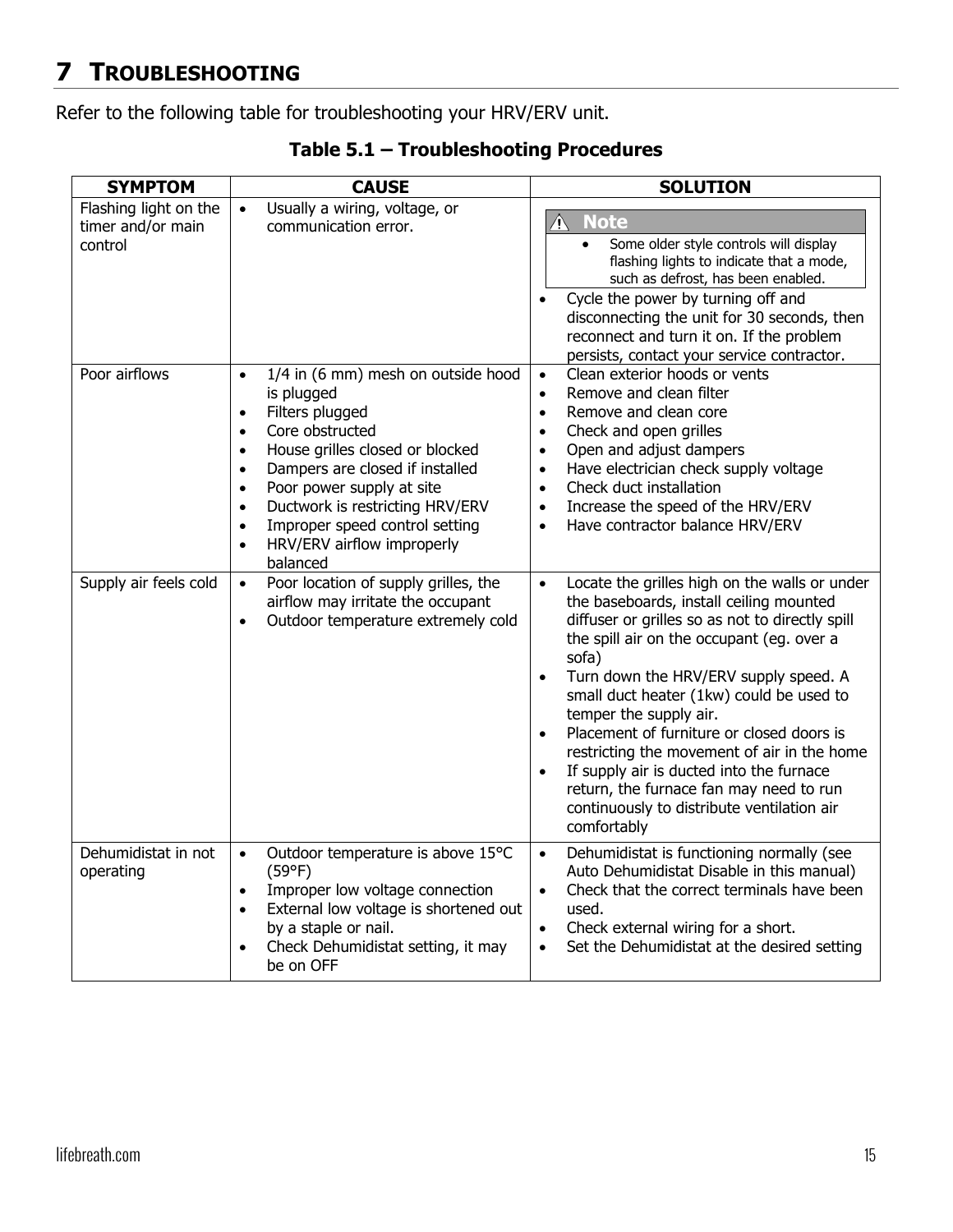# **7 TROUBLESHOOTING**

Refer to the following table for troubleshooting your HRV/ERV unit.

| <b>SYMPTOM</b>                                                                         | <b>CAUSE</b>                                                                                                                                                                                                                                                                                                                                                                                                                                              | <b>SOLUTION</b>                                                                                                                                                                                                                                                                                                                                                                                                                                                                                                                                                                                   |
|----------------------------------------------------------------------------------------|-----------------------------------------------------------------------------------------------------------------------------------------------------------------------------------------------------------------------------------------------------------------------------------------------------------------------------------------------------------------------------------------------------------------------------------------------------------|---------------------------------------------------------------------------------------------------------------------------------------------------------------------------------------------------------------------------------------------------------------------------------------------------------------------------------------------------------------------------------------------------------------------------------------------------------------------------------------------------------------------------------------------------------------------------------------------------|
|                                                                                        |                                                                                                                                                                                                                                                                                                                                                                                                                                                           |                                                                                                                                                                                                                                                                                                                                                                                                                                                                                                                                                                                                   |
| Humidity levels are too<br>high, and<br>condensation is<br>appearing on the<br>windows | Dehumidistat is set too high<br>$\bullet$<br>HRV is not sized to handle a hot tub,<br>$\bullet$<br>indoor pool etc.<br>Lifestyle of the occupants<br>$\bullet$<br>Moisture coming into the home from<br>$\bullet$<br>an unvented or unheated crawl<br>space<br>Moisture is remaining in the<br>$\bullet$<br>washroom and kitchen areas<br>Condensation seems to form in the<br>$\bullet$<br>spring and fall<br>HRV is set at too low a speed<br>$\bullet$ | Set Dehumidistat lower<br>$\bullet$<br>Cover pools, hot tubs when they are not in<br>$\bullet$<br>use<br>Avoid hanging clothes to dry, storing wood<br>$\bullet$<br>and venting clothes dryer inside. Firewood<br>may have to be moved outside<br>Vent crawl space and place a vapor barrier on<br>$\bullet$<br>the floor of the crawl space<br>Ducts from the washroom should be sized to<br>$\bullet$<br>remove moist air as effectively as possible,<br>use of a bathroom fan for short periods will<br>remove additional moisture.<br>On humid days, as the seasons change, some<br>$\bullet$ |
|                                                                                        |                                                                                                                                                                                                                                                                                                                                                                                                                                                           | condensation may appear, but the home's air<br>quality will remain high with some HRV use                                                                                                                                                                                                                                                                                                                                                                                                                                                                                                         |
| Humidity levels are too<br>low                                                         | Dehumidistat control set too low<br>$\bullet$<br>Blower speed of HRV/ERV is too<br>$\bullet$<br>high<br>Lifestyle of occupants<br>$\bullet$<br>HRV/ERV airflows may be<br>$\bullet$<br>improperly balanced                                                                                                                                                                                                                                                | Set Dehumidistat higher<br>$\bullet$<br>Decrease HRV/ERV blower speed<br>$\bullet$<br>Humidity may have to be added using<br>$\bullet$<br>humidifiers<br>Have contractor balance HRV/ERV airflows<br>$\bullet$                                                                                                                                                                                                                                                                                                                                                                                    |
| HRV/ERV and/or ducts<br>frosting up                                                    | HRV/ERV airflows are improperly<br>$\bullet$<br>balanced<br>Malfunction of the HRV/ERV defrost<br>$\bullet$<br>system                                                                                                                                                                                                                                                                                                                                     | <b>Note</b><br>Minimal frost build-up is expected<br>on cores before unit initiates<br>defrost cycle functions<br>Have HVAC contractor balance the HRV/ERV<br>$\bullet$<br>Ensure damper defrost is operating during<br>$\bullet$<br>self-test.                                                                                                                                                                                                                                                                                                                                                   |
| Condensation or ice<br>buildup in insulated<br>duct to the outside                     | Incomplete vapor barrier around<br>$\bullet$<br>insulated duct<br>A hole or tear in outer duct covering<br>$\bullet$                                                                                                                                                                                                                                                                                                                                      | Tape and seal all joints<br>$\bullet$<br>Tape any holes or tears made in the outer<br>duct covering<br>Ensure that the vapor barrier is completely<br>٠<br>sealed                                                                                                                                                                                                                                                                                                                                                                                                                                 |
| Excess water in the<br>bottom of the HRV                                               | Drain pans plugged<br>Improper connection HRV's drain<br>$\bullet$<br>lines<br>HRV is not level<br>$\bullet$<br>Drain lines are obstructed<br>$\bullet$<br>HRV heat exchange core is not<br>$\bullet$<br>properly installed                                                                                                                                                                                                                               | Look for obstructions in the drain line<br>$\bullet$<br>Look for kinks in the drain line                                                                                                                                                                                                                                                                                                                                                                                                                                                                                                          |
| <b>Excessive Vibration</b>                                                             | Dirt on fan wheels<br>$\bullet$                                                                                                                                                                                                                                                                                                                                                                                                                           | Have contractor service HRV/ERV<br>$\bullet$                                                                                                                                                                                                                                                                                                                                                                                                                                                                                                                                                      |

**Table 5.1 – Troubleshooting Procedures (cont.)**